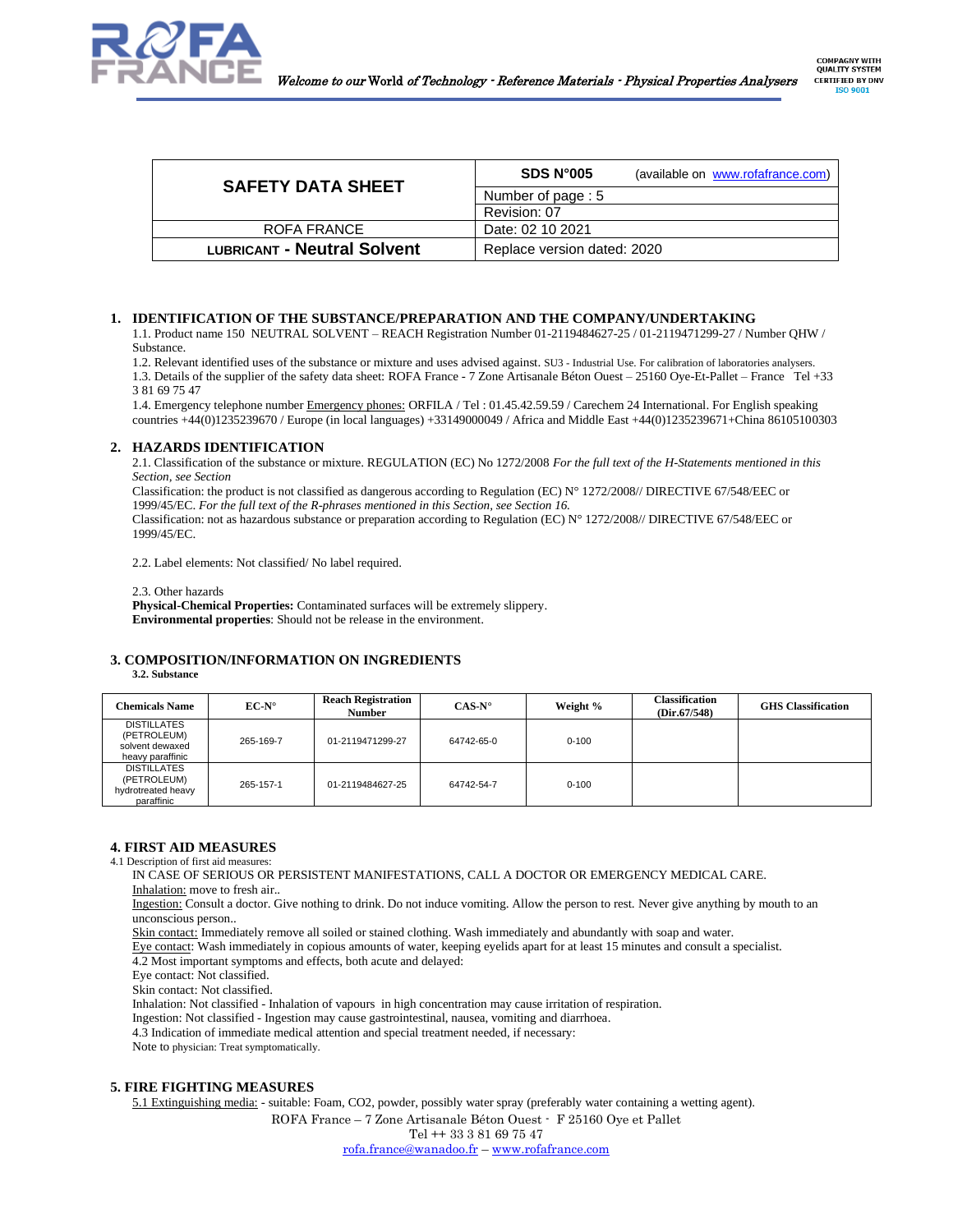| <b>MATERIAL SAFETY DATA SHEET</b> | MSDS N°005 | (available on www.rofafrance.com)  |
|-----------------------------------|------------|------------------------------------|
| ROFA FRANCE                       |            | <b>LUBRICANT (Neutral Solvent)</b> |

*- not recommended:* Solid water streams are prohibited.

5.2 Specific hazards: Incomplete combustion and thermolysis produce gases of varying toxicity such as CO, CO2, various hydrocarbons, aldehydes and soot. This may be highly dangerous if inhaled in confined spaces or at high concentration.

5.3 Protective measures for fire-fighters: wear full fire resistant protective clothing and self-contained breathing apparatus with a full facepiece operated in positive pressure mode. Cool down any tanks and surfaces exposed to fire by spraying abundantly with water.

# **6. ACCIDENTAL RELEASE MEASURES**

6.1 Personal protection: Do not touch or walk through spilled material. Contaminated surfaces will be extremely slippery. Use adequate ventilation. Remove all sources of ignition.

6.2 Environmental precaution:

After spillage / leakage: Do not allow to penetrate into sewers, rivers and ground water. Contact the competent authorities if the situation cannot be brought under control rapidly and efficiently.

6.3 Spill clean-up methods - recovery: Dam up. Ontain spillage, and the collect with non-combustible absorbent material and palce in container for disposal according to local national regulations. Keep in suitable closed containers for disposal.

# **7. HANDLING AND STORAGE**

### 7.1 HANDLING:

Prevention of user exposure: Ventilate extensively if the formation of vapours, fumes, mists or aerosol is a risk. Make all the necessary arrangements in order to reduce exposure risk, notably to products in use or to wastes. Keep away from combustive substances; keep away from food and beverages.

Prevention of fire and explosion: Empty containers may contain flammable or explosive vapours. There is a fire hazard associated with rags, paper or any other material used to remove spills which become soaked with product. Avoid accumulate of these: they are to be disposed off safely after use.

Precautions: Avoid static electricity build up with connection to earth. Avoid contact with strong oxidizing agents. Use only hydrocarbonresistant containers, joints, pipes etc...Set up machinery and equipment so as to avoid the risk of accidental spills or splashes onto hot machine parts and electrical contacts (on joint failure, for example).

7.2 Conditions for storage including any incompatibilities:

Technical measures: Make the necessary arrangements to prevent water and soil pollution.

Storage precautions: .

Suitable: Store at room temperature, protected against contact with water and moisture, and away from any source of ignition. Keep containers closed when not in use. To be avoided: Do not store exposed to the elements.

Incompatible products: Dangerous reaction with strong oxidizing agents.

Packaging materials:

Recommended: Use only hydrocarbon-resistant containers, joints, pipes, etc. Keep in original container if possible. Otherwise, transfer all indications on the regulatory label to the new container.

# **8. EXPOSURE CONTROLS/PERSONAL PROTECTION**

#### 8.1 Control parameters

Exposure limits: Oil mist –  $10mg/m3$ , for 15 minutes /// oil mist –  $5mg/m3$  for 8 hours.

DNEL WORKER / Professional

| Chemical name                                                                | Short term systemic effects | Short term local effects | Long-term systemic effects | Long-term local effect                               |
|------------------------------------------------------------------------------|-----------------------------|--------------------------|----------------------------|------------------------------------------------------|
| DISTILLATES (PETROLEUM)<br>solvent dewaxed heavy<br>paraffinic<br>64742-65-0 |                             |                          |                            | $5.4$ mg/m $3/8h$ (aerosol -<br>inhalation)          |
| DISTILLATES (PETROLEUM)<br>hydrotreated heavy paraffinic<br>62742-54-7       |                             |                          |                            | $5.4 \text{ mg/m}3/8h$ (aerosol -<br>inhalation)     |
| <b>DNEL</b> Consumer                                                         |                             |                          |                            |                                                      |
| Chemical name                                                                | Short term systemic effects | Short term local effects | Long-term systemic effects | Long-term local effect                               |
| DISTILLATES (PETROLEUM)<br>solvent dewaxed heavy<br>paraffinic<br>64742-65-0 |                             |                          |                            | $1.2 \text{ mg/m}$ $3/24h$ (aerosol –<br>inhalation) |
| DISTILLATES (PETROLEUM)<br>hydrotreated heavy paraffinic<br>62742-54-7       |                             |                          |                            | $1.2 \text{ mg/m}$ $3/24h$ (aerosol –<br>inhalation) |

8.2 Technical measures: Use this product in a well-ventilated atmosphere with explosion-proof equipment. When working in confined spaces (tanks, containers, etc.), ensure that there is a supply of air suitable for breathing and wear the recommended equipment.

Occupational exposure limit:

Exposure controls:

Engineering Exposure controls: Ensure adequate ventilation. Apply technical measures to comply with the occupational exposure limits. When working in confined spaces ensure that there is a supply of air suitable for breathing and wear the recommended equipment. Respiratory protection: In case of risk of exposure exceeding the mean exposure value, an appropriate breathing apparatus must be worn by each individual.

Hand protection: Hydrocarbon-proof gloves for aromatic hydrocarbons. In case of splashes or limited contact: Recommended material: Nitrile > 0,3 mm / > 60 minutes (EN 374-3). - In case of prolonged or repeated contact: Recommended materials: Fluoro polymer and PVA > 480 minutes (EN 374-3), all layer thickness; Nitrile  $0,5$  mm  $/ > 480$  minutes (EN 374-3). For more precise details about the choice of the appropriated glove, please contact the manufacturers of protective gloves.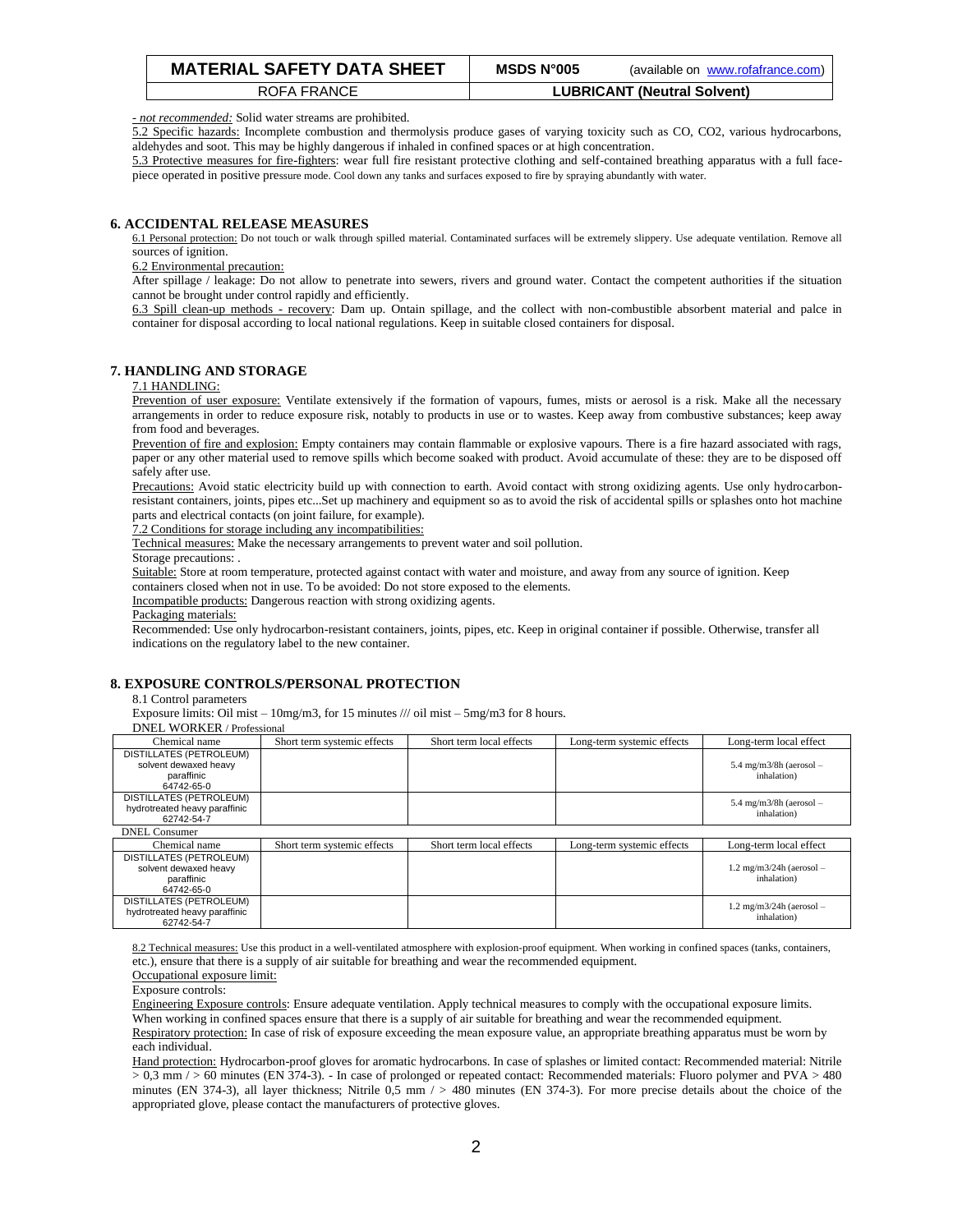| <b>MATERIAL SAFETY DATA SHEET</b> | <b>MSDS N°005</b> | (available on www.rofafrance.com)  |
|-----------------------------------|-------------------|------------------------------------|
| ROFA FRANCE                       |                   | <b>LUBRICANT (Neutral Solvent)</b> |

Eye protection: Goggles, in case of risk of splashing.

Skin and body (other than hands) protection: Face mask, boots, hydrocarbon-proof clothing, safety boots, as applicable.

Hygienic work practices: Avoid contact with the skin. If the product comes into contact with the skin, wash the affected area immediately and copiously with soap and water. In case of contact with eyes, wash immediately in copious amounts of water while keeping eyelids spread apart for at least 15 minutes and consult a specialist.

# **9. PHYSICAL AND CHEMICAL PROPERTIES**

Appearance: Liquid Colour: Yellow to amber. Odour: Characteristic odour of oil Density/specific gravity: 890 Kg/m3 Temperature: 15 °C Flash point: > 230 ° C (ISO 2592) Temperature of auto ignition: > 250 º C (ASTM E 659) Comments on auto ignition temperature: This temperature may be significantly lower under particular conditions (slow oxidation on finely divided materials...). Comments on explosivity: Not applicable Solubility: Insoluble in water. Solubility: In many common solvents. Partition coefficient (log Pow): Log Pow > 6 Temperature : (20°C)  $Viscosity:$  > 97.5 mm2/s Temperature: 40 °C

# **10. STABILITY AND REACTIVITY**

10.1 Stability: The product is stable at normal storage, handling and use temperatures.

10.2 Conditions to avoid: Heat (temperatures above flash point), sparks, ignition points, flames, static electricity

10.3 Materials to avoid: Avoid contact with strong oxidizing

10.4 Hazardous decomp. products: Incomplete combustion and thermolysis produce more or less toxic gases such as CO, CO2, various hydrocarbons, aldehydes and soot.

# **11. TOXICOLOGICAL INFORMATION**

11.1 Information on toxicology effects

| Acute toxicity / Local effect: |  |
|--------------------------------|--|
| Chemical                       |  |

| Chemical                                                 | LD50 Oral                                | D50 Dermal                                   | LC50 Inhalation                                         |
|----------------------------------------------------------|------------------------------------------|----------------------------------------------|---------------------------------------------------------|
| DISTILLATES (PETROLEUM) solvent                          | $LD50 > 5000$ mg/kg bw (rat-OECD         | $LD50 > 5000$ mg/kg bw (rabbit-              | LD50 $(4h) > 5$ mg/l (aerosol) (rat-                    |
| dewaxed heavy paraffinic                                 | 420)                                     | OECD 402)                                    | OECD 403)                                               |
| DISTILLATES (PETROLEUM)<br>hydrotreated heavy paraffinic | $LD50 > 5000$ mg/kg bw (rat-OECD<br>42O) | $LD50 > 5000$ mg/kg bw (rabbit-<br>OECD 402) | $LD50(4h) > 5$ mg/l (aerosol) (rat-<br><b>OECD 403)</b> |
|                                                          |                                          |                                              |                                                         |

Inhalation, comments: not classified. Inhalation of important concentration of vapour or aerosols may cause irritation of the upper respiratory tract. Skin contact, comments: not classified.

Ingestion, comments: not classified. No important effect observed. in case of ingestion of larger amounts: abdominal pain, diarrhoea, ... Sensitization: To our knowledge, the product does not a cause aggravated sensitivity.

# **12. ECOLOGICAL INFORMATION**

12.1 Toxicity

Accute aquatic toxicity component information

| Chemical name                                                  | Toxicity to algae                                                               | Toxicity to daphnia and other<br>aquatic invertebrates   | Toxicity to fish                                               | Toxicity to microorganisms |
|----------------------------------------------------------------|---------------------------------------------------------------------------------|----------------------------------------------------------|----------------------------------------------------------------|----------------------------|
| DISTILLATES (PETROLEUM)<br>solvent dewaxed heavy<br>paraffinic |                                                                                 | EL50 (48 h) $> 10000$ mg/l<br>(Daphana magna - OECD 202) | EL50 (96 h) $> 100$ mg/l<br>(Oncorthynchus mykiss-OECD<br>203) |                            |
| DISTILLATES (PETROLEUM)<br>hydrotreated heavy paraffinic       | EL50 (48 h) $>100$ mg/l<br>(Pseudokirchnerella subcapitea -<br><b>OECD 201)</b> | EL50 (48 h) $> 10000$ mg/l<br>(Daphana magna - OECD 202) | EL50 (96 h) $> 100$ mg/l<br>(Oncorthynchus mykiss-OECD<br>203) |                            |

#### Chronic aquatic toxicity component information

| Chemical name                                                  | Toxicity to algae | Toxicity to daphnia and other<br>aquatic invertebrates         | Toxicity to fish                                                           | Toxicity to microorganisms |
|----------------------------------------------------------------|-------------------|----------------------------------------------------------------|----------------------------------------------------------------------------|----------------------------|
| DISTILLATES (PETROLEUM)<br>solvent dewaxed heavy<br>paraffinic |                   | NOEL (21d) 10 mg/l (Daphana<br>$magna - OECD$ 211)             | NOEL $(14/28d) > 1000$ mg/l<br>(Oncorthynchus mykiss $-$ OSAR<br>Petrotox) |                            |
| DISTILLATES (PETROLEUM)<br>hydrotreated heavy paraffinic       |                   | NOEL $(21d) > 1000$ mg/l<br>(Daphana magna - QSAR<br>Petrotox) | NOEL $(14/28d) > 1000$ mg/l<br>(Oncorthynchus mykiss $-$ OSAR<br>Petrotox) |                            |

Effects on terrestrial organism: No information available.

12.2 Persistence and Degradability: Inherently biodegradable.

12.3 Bio accumulative potential: No information available. Iog Pow not applicable.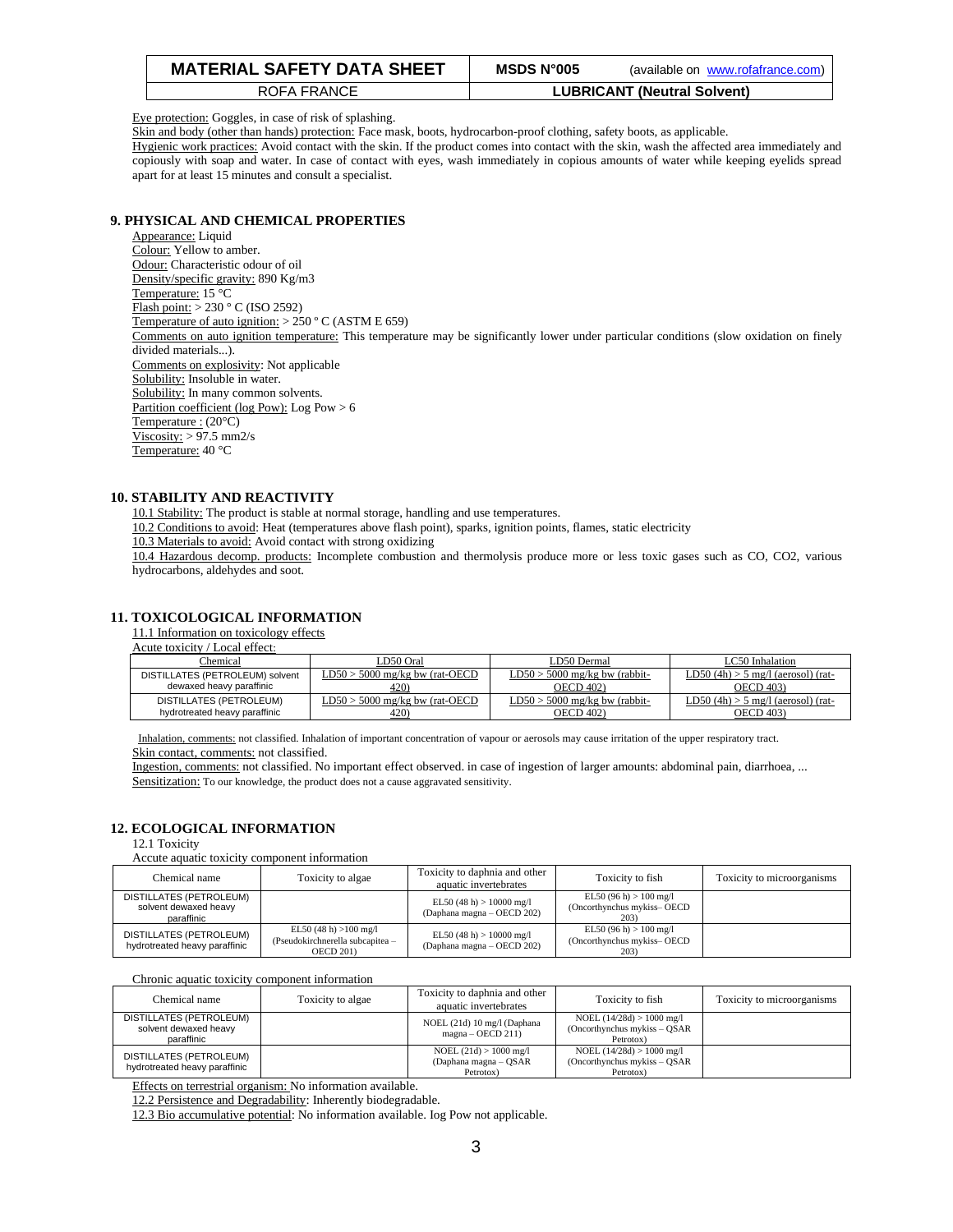| <b>MATERIAL SAFETY DATA SHEET</b> | MSDS N°005 | (available on www.rofafrance.com)  |
|-----------------------------------|------------|------------------------------------|
| ROFA FRANCE                       |            | <b>LUBRICANT (Neutral Solvent)</b> |

12.4 Mobility in soil. Given its physical and chemical characteristic, the product generally shows low soil mobility. Air: Loss by evaporation is limited. Water: Insoluble, The product spreads on the surface of the water.

12.5 Results on PBT and vpvB assessment: this substance is considered not to be PBT and vPvB.

# **13. DISPOSAL CONSIDERATIONS**

Waste disposal: The recommended method is recycling or incineration in an approved installation Disposal of contaminated packaging: Empty packaging should be taken to an approved waste handling site for recycling or disposal. EWC Waste disposal N°: According to the European Wastes Catalogue, Waste Codes are not product specific., but application specific.

Waste codes should be assigned by the user based on the application for which the product was used. The following Waste codes are the only suggestions: 13 08 99..

# **14. TRANSPORT INFORMATION**

Not concerned by the regulatory below. Road (ADR) / Rail (RID): not regulated Transport by barge (ADN): not regulated Marine (IMO-IMDG): not regulated Air (ICAO/IATA): not regulated

# **15. REGULATORY INFORMATION**

15.1 Safety, health and environmental / legislation specific for the substance or mixture: European Union 15.2 International Inventories: EINECS/ELINCS – Complies / TSCA - Complies / DSL Complies / ENCS - complies / IECSC - complies / KECL Complies / PICCS complies / AICS complies / NZiOC Complies.

# **16. OTHER INFORMATION**

For France, in case of poisoning call the Antipoison Centre (if possible in your area) and/or the SAMU (15), see ORFILA number below – Tel: Angers 02.41.48.21.21 - Bordeaux 05.56.96.40.80 - Lille 03.20.44.44.44 - Lyon 04.72.11.69.11 - Marseille 04.91.75.25.25 – Nancy 03.83.32.36.36 - Paris 01.40.05.48.48 - Rennes 02.99.59.22.22 - Strasbourg 03.88.37.37.37 - Toulouse 05.61.77.74.47

#### **This safety sheet complies with the requirements of Regulation (EC) N° 1907/2006.**

This safety data sheet serves to complete but not to replace the technical product sheets. The information contained herein is given in good faith and accurate to the best of knowledge at the date indicated above. It is understood by the user that any use of the product for purposes other than those for which it was designed entails potential risk.

The information given herein in no way dispenses the user from knowing and applying all the provisions regulating his activity. The user bears sole liability for the precautions required when using the product. The regulatory texts indicated herein are intended to aid the user to fulfil his obligations. This list is not to be considered complete and exhaustive.

It is the user's responsibility to ensure that he is subject to no other obligations than those mentioned.